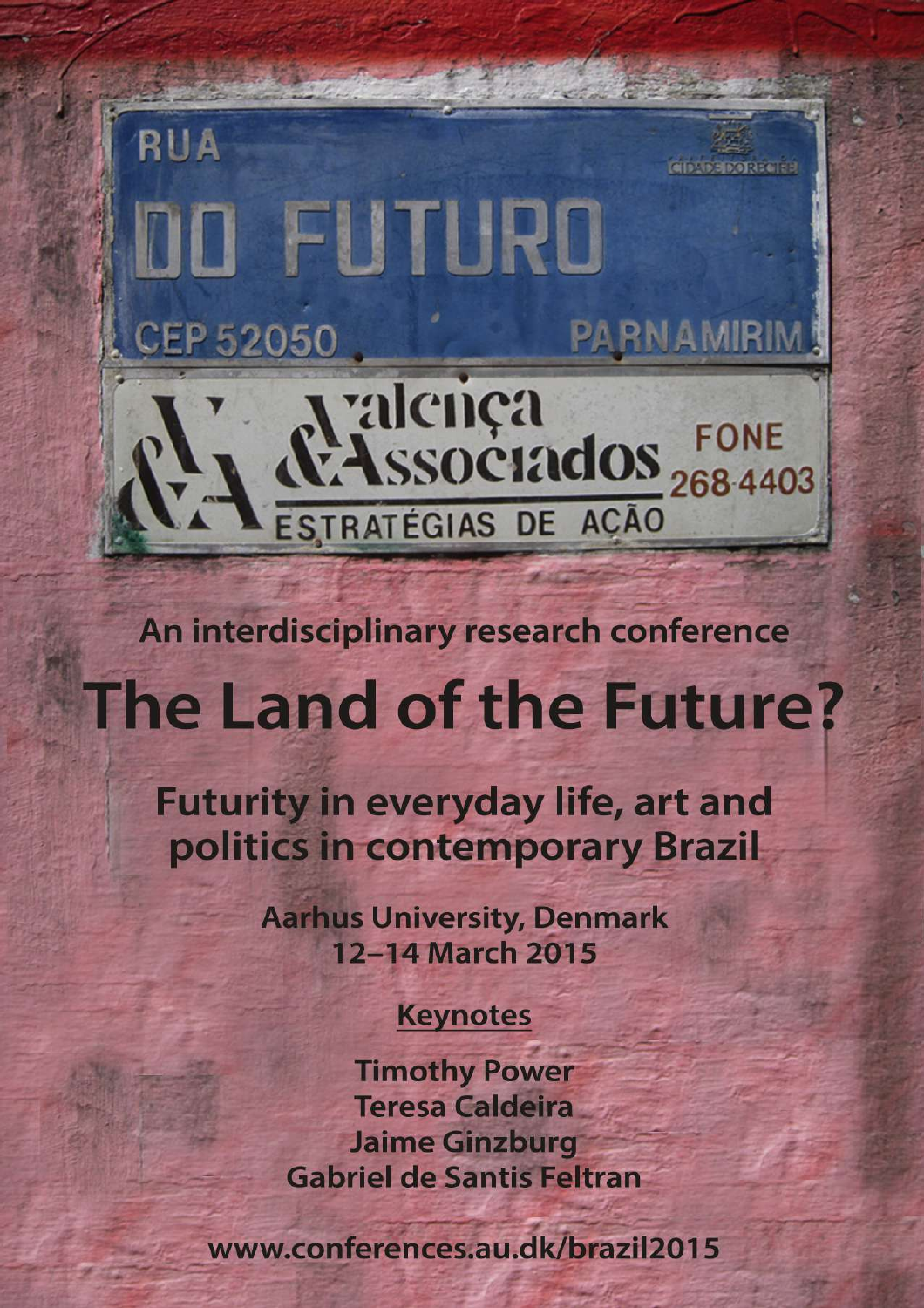#### **Call for abstracts**

Futurity, i.e. the way people relate to the future, is an integral part of all social life. Our plans, hopes and expectations, or worries and anxieties, are likely to have as decisive an influence on our present as our past has. The future can be a troublesome presence in daily life, uncertain and fraught with unanswerable questions, but it can also represent an open field of possibilities. The mere fact that it has not happened yet makes it fertile ground for imagination and experiments. This applies to the political, social and subjective levels of life, we will argue, and these levels interweave. The aim of this interdisciplinary conference is to capture 'the living of the future' in Brazil during these years of dramatic change. How is the land of the future seen, negotiated and contested in political, artistic and personal expressions?

In his book "Brasilien: Ein Land der Zukunft" from 1941, the writer Stefan Zweig describes Brazil as a promising alternative to the Old World, which at that time was deeply mired in war and destruction. Brazil was "destined to become one of the most important factors in the development of our world," he found. However, for many years, Zweig's praise of Brazil was regarded as something of a joke. Brazil would never be more than promising. Extreme social inequality, hunger and poverty marred this enormous country, and military rule for more than twenty years meant that democracy was a far cry from reality in Brazil.

Recent developments have changed this picture. Since the transition to civilian rule in 1985, the country has made major advances, internally and on the global stage. The Brazilian middle-classes are growing steadfastly and the percentage of Brazilians living below the poverty line is decreasing. More and more Brazilians have access to consumer goods such as computers and cars, and now also young people from low-income families may get university degrees. Brazil is the strongest economy in South America and globally the country is gaining more and more relevance as one of the so-called BRICS countries, exercising its influence through diplomacy and social development.

However, the optimism and economic upsurge are accompanied by disagreements about the directions Brazil is taking, and the two global mega-events, the World Cup in 2014 and the Olympic Games in 2016, heat up the internal debate about where Brazil is heading as a nation and a society. Huge public investments in infrastructure, stadiums and social housing programmes reshape the host cities and the lives of ordinary people, while government plans are met with public protests, resistance and disillusion. The risk of marginalisation, not just in the present but in relation to future scenarios, evokes anxiety and indignation in some sections of the population. Political disagreement and economic concerns mobilise others. At the same time, lack of public security due to issues pertaining to drug trafficking is a massive problem that often undermines development initiatives on individual, communal or municipal levels.

The present situation gives rise to many questions, such as: What are the social and political consequences of the Brazilian economic upsurge and where will it lead? How is the state-citizen relationship developing and what role do the planned mega-events play in this regard? How do citizens of different ages and socioeconomic status see their future in Brazilian society? What is the relation between crime and violence and people's sense of the future? Does the present growth of Protestant and spiritualist congregations represent experiments with the forthcoming? Does the Brazilian historical identity as an all-encompassing culture play a role in these expressions and negotiations of the future? And what is the role of literature, film and other forms of artistic expression?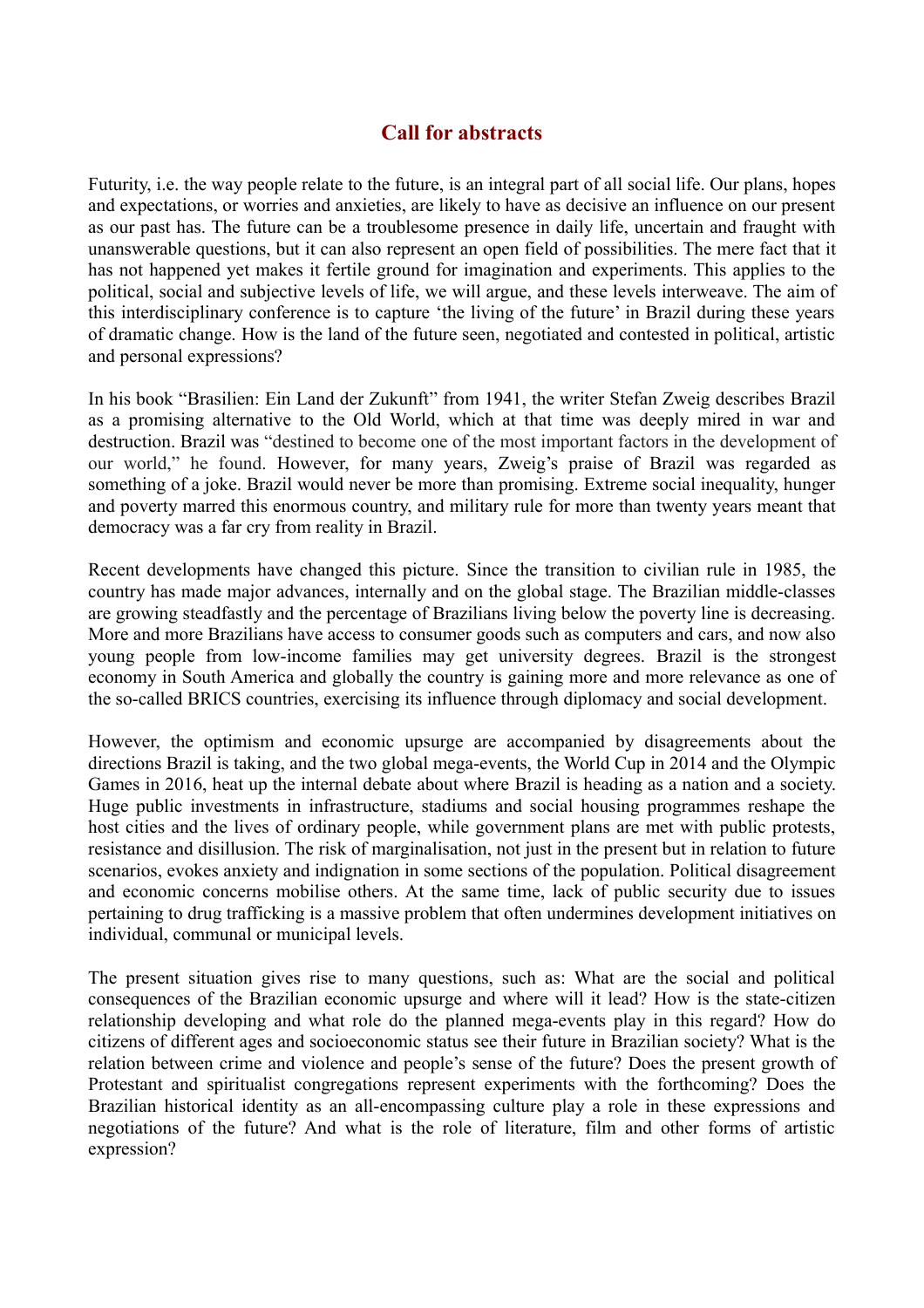"Where is Brazil heading?" is thus both an analytical question for us and a question lived every day in Brazil. We invite papers of both kinds: prospective or empirically focused on the future of Brazil in the present. The scope of the conference is interdisciplinary, as we see politics, economy, religion, everyday affects and artistic forms of expression as intertwining fields of futurity.

We invite submissions grounded in original research. All abstracts will pass through peer review. Deadline for submission of abstracts (max 300 words): December 1, 2014.

E-mail: [etnmnielsen@cas.au.dk](mailto:etnmnielsen@cas.au.dk) (Maria Nielsen). Please write "Land of the Future" in the subject line.

Notification of acceptance: December 19.

Please submit your abstract under one of the following themes:

- 1. *Challenges for democracy*  We invite papers on citizenship, violence and social recognition as well as more macro perspectives on the present economic changes, expansion of social programmes and its consequences.
- 2. *Everyday temporalities and disjunctures* We invite papers on religion, political tensions and movements, struggles over resources and other disjunctures in Brazilian society.
- 3. *Living futures in art and popular culture* We invite papers on Brazilian literature, film, and all other genres of fine art and popular culture as well as studies of cultural events that explicitly deal with futurity or point towards new trends and developments.
- 4. *Urban space and grounds for optimism* We invite papers on changes and challenges of Brazilian cities, urban interventions by state actors or activists, issues of segregation and politics of exclusion.

## **Keynote speakers**

Timothy Power is the Director of the Latin American Centre and Brazilian Studies Programme, a Lecturer in Brazilian Studies and a Fellow of St Antony's College, Oxford. His research interests include democratisation, comparative political institutions (parties, elections, legislatures and executive-legislative relations) together with public opinion and political culture in Latin America. Power is a member of the executive council of the Asociación Latinoamericana de Ciencia Política (ALACIP) and is the former President (2004–2006) of the Brazilian Studies Association. He is the author or co-editor of several books and articles, among these (with P. R. Kingstone) *Democratic Brazil Revisited* (2008) and *The Political Right in Postauthoritarian Brazil: Elites, Institutions, and Democratization* (2000).

Teresa Caldeira is anthropologist and Professor of City and Regional Planning at the University of California, Berkley. Her research focuses on urbanization and reconfigurations of spatial segregation and social discrimination. She has been studying the relationships between urban form and political transformation, particularly in the context of democratization. Her work is interdisciplinary, combining methodologies, theories, and approaches from the different social sciences, and especially concerned with reshaping ethnographic methods for the study of cities. Her book *City of Walls: Crime, Segregation, and Citizenship in São Paulo* (2000), won the Senior Book Prize of the American Ethnological Society in 2001. She frequently writes on current events in Brazil, such as the June 2013 demonstrations.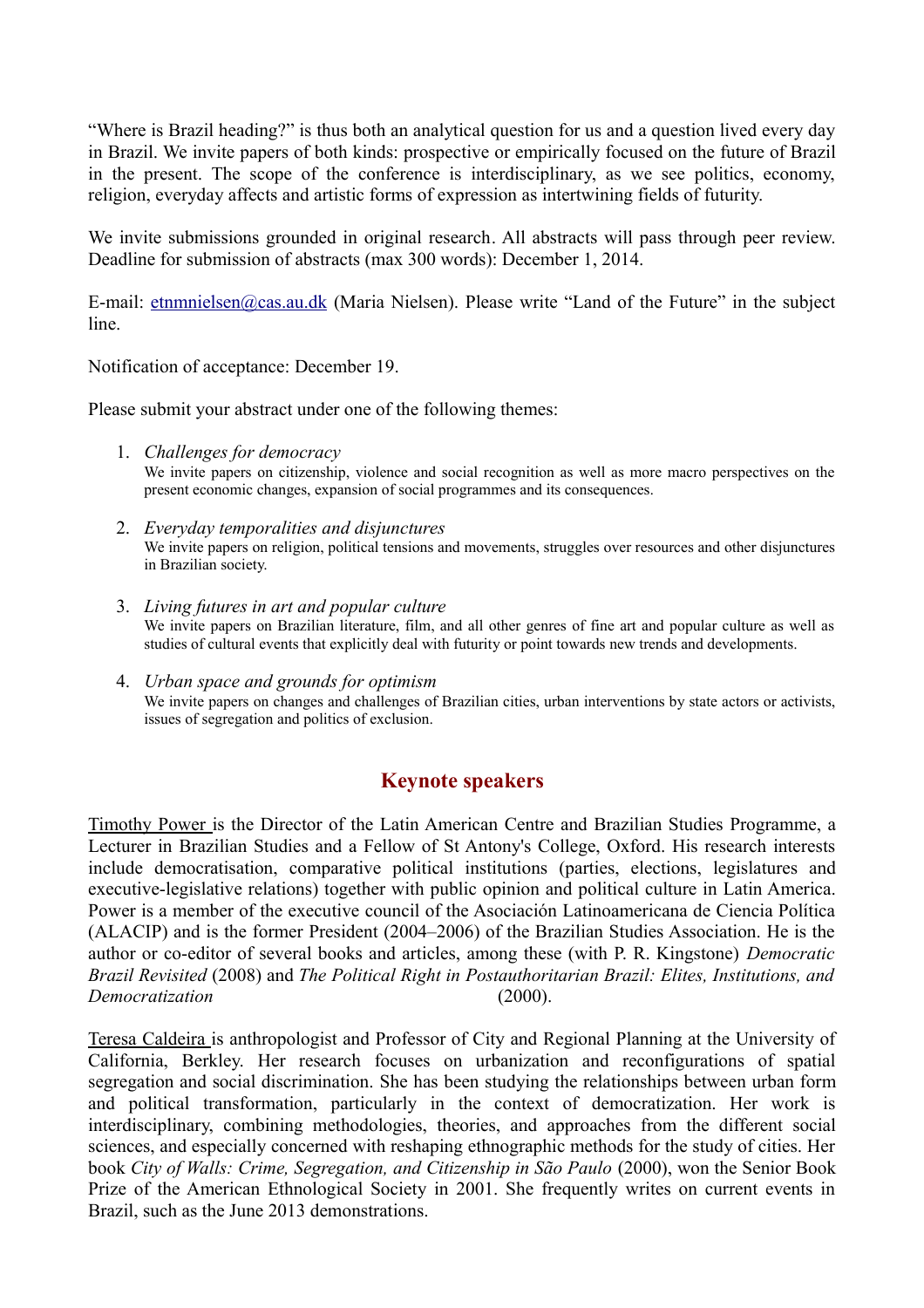Jaime Ginzburg is an Associate Professor at Universidade de São Paulo. His research interests include Brazilian literature, comparative literature, violence and authoritarianism, cultural studies, contemporary philosophy, Latin American culture and anthropology. He is a member of the Centro de Estudos da Cidadania (Centre for Citizenship Studies) at USP. Among his publications are *Crítica em tempos de violência* (2012) and *Literatura, violência e melancolia* (2013).

Gabriel de Santis Feltran is an Associate Professor at Universidade Federal de São Carlos (UFSCAR), researcher at the Center for Urban Ethnographies of the Brazilian Center for Analysis and Planning (CEBRAP) and coordinator at the Center for Metropolitan Studies (CEM). He is currently researching the social and political dynamics of urban peripheries, with focus on marginalized groups and the "world of crime" in São Paulo. Among his publications are *Sobre periferias: Novos conflitos no Brasil contemporâneo* (2013) and *Fronteiras de Tensão* (2011).

#### **Organisers**

Anne Line Dalsgård, Associate Professor, PhD, Department of Culture and Society, Aarhus University has conducted ethnographic research in Brazil over prolonged periods since 1997. Her research centres on motherhood, youth, poverty, affect and temporality. She is the author of the book *Matters of Life and Longing: Female sterilisation in Northeast Brazil* (2004), later published in Brazil under the title *Vida e Esperanças*. E-mail: [ald@cas.au.dk](mailto:ald@cas.au.dk)

Inger Sjørslev, Associate Professor, Department of Anthropology, Copenhagen University, has conducted research on Afro-Brazilian religion in the 1980s and 90s. In 1986, she was the main curator of an exhibition, *Brasil 1986* at the National Museum of Denmark. She has worked with indigenous peoples, political culture, the role of performative phenomena in religion and politics as well as indigenous peoples' political and cultural struggle for human rights and democracy. Among her publications are the book *Gudernes Rum: En beretning om ritualer og tro i Brasilien* (1995). E-mail: [inger.sjoerslev@anthro.ku.dk](mailto:Inger.sjoerslev@anthro.ku.dk)

Vinicius Mariano de Carvalho, Lecturer at King's Brazil Institute, King's College London. Parttime Lecturer for Brazilian Studies, Aarhus University. He has published widely on Brazilian literature, including the volume *"Fora da Poesia não há salvação" — Uma hermenêutica literária da obra de Mario Quintana à luz da via negativa* (2006). He is the chief-editor of *Brasiliana – Journal for Brazilian Studies*.

E-mail: [romvmc@hum.au.dk](mailto:romvmc@hum.au.dk)

Jørgen Dige Pedersen, Associate Professor, Department of Political Science, Aarhus University, has conducted research on different aspects of Brazil's political economy, including its foreign economic relations in late 1980s, early 1990s and early 2000s. Among his publications are the book *Globalization, Development and the State. The Performance of India and Brazil since 1990 (2008).* E-mail: [dige@ps.au.dk](mailto:dige@ps.au.dk)

Steen Fryba Christensen, Associate Professor and senior researcher at Research Centre on Development and International Relations, Department of Culture and Global Studies, Aalborg University, Denmark. His research focuses on Latin American issues but with particular emphasis on Brazil. He has published widely on Brazilian issues, including on Brazil's national development strategies and Brazil's foreign policy strategies and international economic and political relations. Among his publications are *Brazil's Foreign Policy Priorities* published in Third World Quarterly (2013) and *Brasiliens udviklingsstrategier i en foranderlig global økonomi* published by Økonomi og Politik (2013). E-mail: [sfc@cgs.aau.dk](mailto:sfc@cgs.aau.dk)